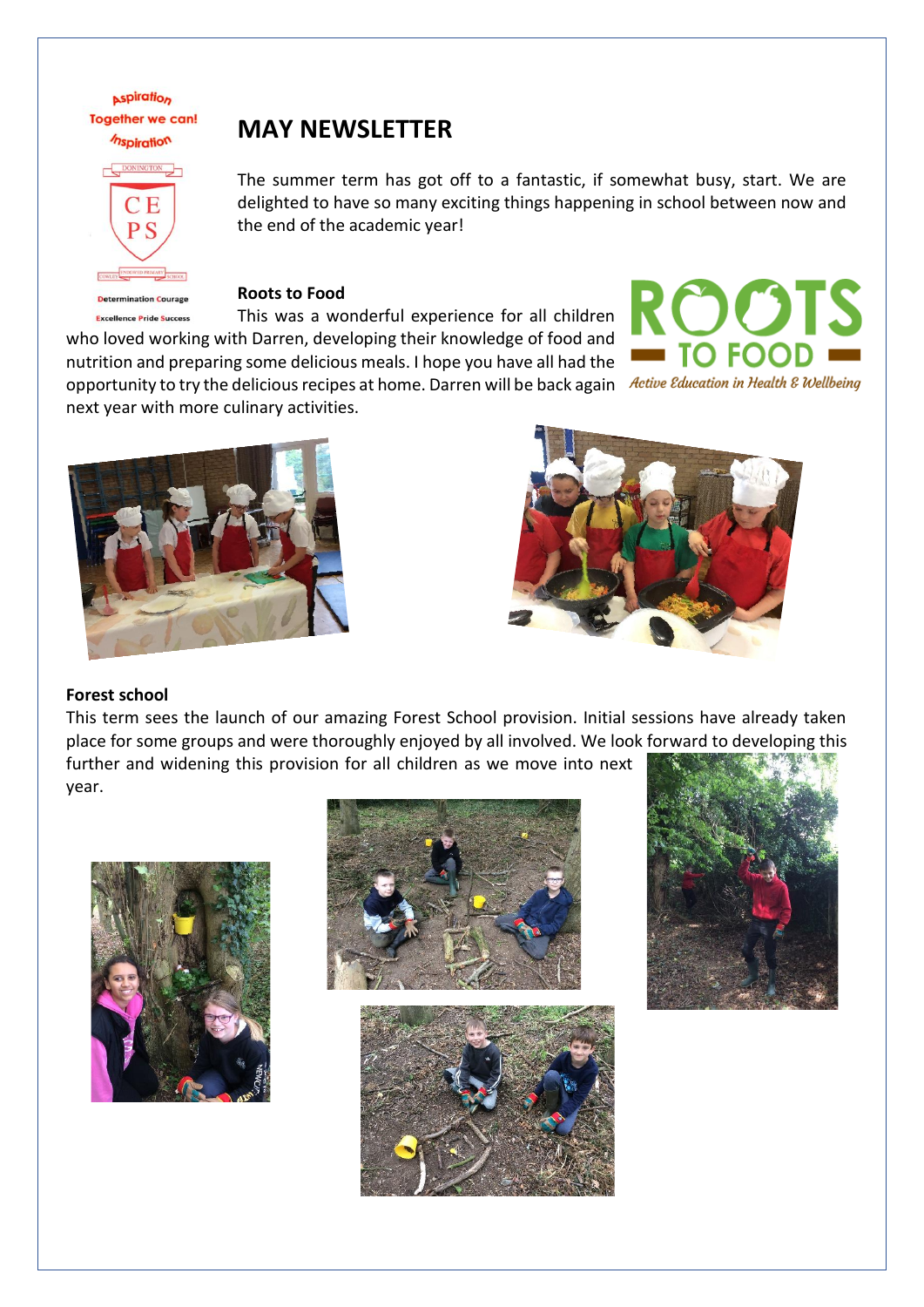#### **Platinum Jubilee**

To celebrate this unique event in history, classes across the school will be partaking in varied activities during week commencing Monday **23rd May 2022** to mark this occasion. On **Friday 27th May** we will be holding our own celebrations and ask that all children wear Red, White and Blue on this day. We are hoping to enjoy a picnic on the field so please provide/ order a packed lunch for your child on this day and will enjoy music, dance and traditional games from the past 70 years throughout the day.

Additionally, our Y4 and 5 pupils have been invited to perform at the village celebrations on the High School Field at **1.30pm** on **Saturday 4th June**. We hope to see many of you there to celebrate with and support our children.

#### **Breakfast Club**

We are very excited to announce the launch of our Breakfast Club provision from **Monday 16th May 2022**. You should have received a letter last week providing further details. Please contact the office if you wish your child to attend.

#### **Football Freestyle Activities**

On Friday **10th June**, Jamie Knight who is currently one of the world's best and most in-demand Professional Football Freestylers will be visiting our school to deliver a workshop with each class. Please can all children wear their P.E. Kit for this day.

Jamie has travelled worldwide working with the most prominent global brands, comprising of the likes of Nike and Adidas.

Jamie works on a regularly basis with professional footballers including the likes of Paul Scholes, Gary Neville, Roberto Carlos and Rio Ferdinand to name but a few.

#### **End of Term events**

Class Teachers are busy organising varied activities for the end of term including different workshops and visits to enhance our curriculum. Please keep an eye out for letters related to your child's class which will be sent out shortly.

#### **Production**

As you know Karl from Act II Theatre company has been delivering music sessions across the school since February. We now hope that we will be able to present an incredible whole school production at the end of term. We have fingers crossed that this event will be able to go ahead and that all parents will have the opportunity to see their children perform. After half term we will begin rehearsals and preparations and further details will be provided closer to the time. Provisional dates are listed belowplease ensure these are in diaries so that all children are able to join us.

#### **Assessments**

You will be aware that this week the Key Stage 2 SATs are underway this week, this will be followed by Key Stage 1 SATs for Year 2 pupils in the week commencing 16<sup>th</sup> May and following half term (Week commencing 6th June) we will begin our Phonics Screening Checks for Year 1 and 2 and Multiplication Checks for Y4. Other year groups will complete internal assessments. All information related to the statutory assessments will be shared within your child's end of year report.

All of our children have made incredible progress despite external factors which have proven challenging for all over the past 2 years. They have upheld our values of Determination, Courage, Excellence, Pride and Success and we are extremely proud of each and every one of them. Please reassure your child that we wish only for them to try their best.